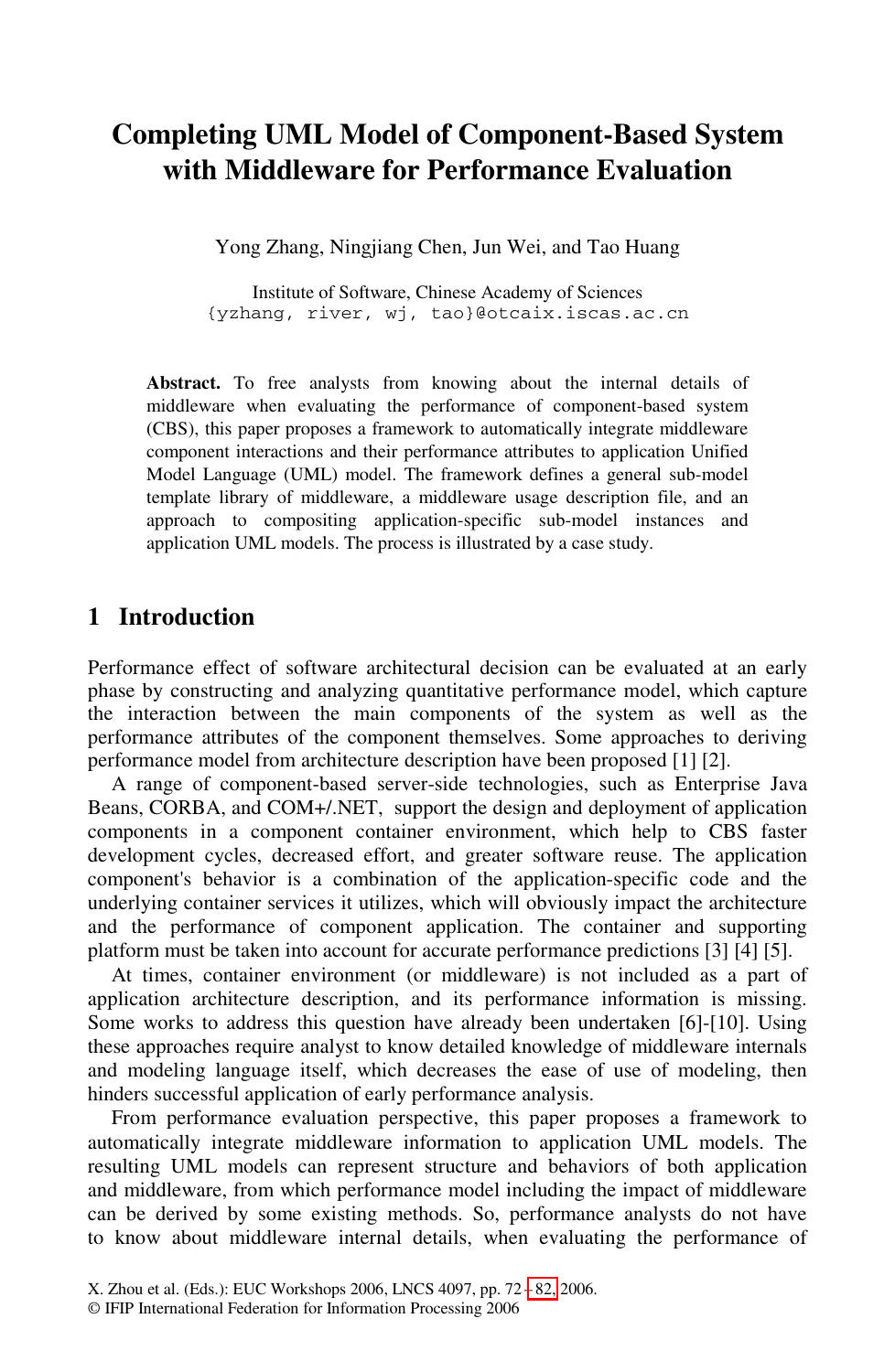component-based system hosted by middleware. The process is illustrated by a case study based on EJB container middleware.

The rest of this paper is organized as follows. In section 2, we briefly describe the structure of the framework. The details of proposed framework and techniques to integrate middleware performance information to UML models are presented in Section 3. The proposed approach is demonstrated by a case study in Section 4. We introduce some related work in Section 5 and conclude with a summary in Section 6.

#### **2 Structure of Framework**

To reflect the architectural changes incurred by using middleware, as well as the impact on the overall system performance, this paper propose a framework to integrate middleware information to application UML models, as shown in Fig.1.



**Fig. 1.** Structure of framework integrating middleware performance information

The foundation of framework is a sub-model template library, which includes core middleware elements impacting performance. This helps designer to rapidly model middleware without knowing its internal details. Template library is built through architectural pattern-based refinement.

In the model of component application, the information including communication patterns, component container, configuration setting, and middleware service details, is missing. Involved middleware components, their interaction relations, and relative performance properties need to be complemented, which will be important factor affecting performance. We will use UML Activity diagram to model interaction behavior of middleware components, and use UML Profile for Schedulability, Performance and Time (SPT Profile) as annotation to capture performance requirements [11].

The performance impact of middleware is application-specific, which relates with concrete usage of middleware. In our work, a XML-based middleware usage description file is used to provide necessary middleware usage information, including aspects of functionality and performance. With middleware usage information, the sub-model template can be instantiated.

Here gives an approach to compositing the sub-models instances of middleware and application UML models. The resulting UML models include architecture and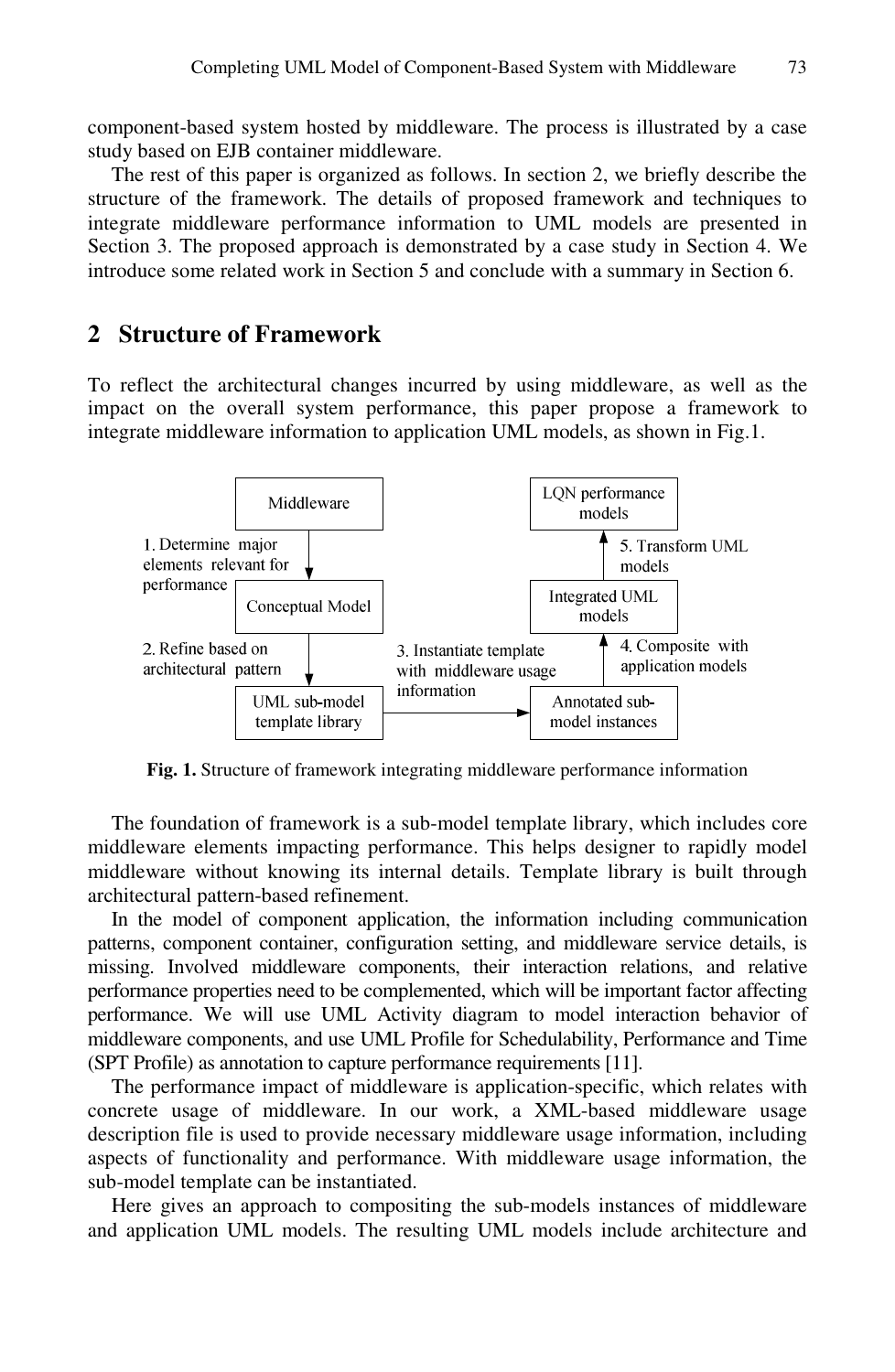performance impact of middleware, from which performance model can be derived by using existing methods. The performance model used in this work is Layered Queueing Network (LQN) model [12], just one of several possible target formalisms.

## **3 Model Integration Techniques**

The conceptual architecture model of container middleware can be described as in Fig.2. The processing of interaction between distributed components can be divided into two phases: components communication happening outside of the container, and the processing happening inside the container.



**Fig. 2.** Conceptual architecture model of Container middleware

### **3.1 Behavior Specifications and Its Performance Annotation**

**Refinement of Communication.** Distributed component communication generally bases on client-proxy-server pattern, which addresses the distribution and location transparency. During communication, client-side and server-side components (like stub, remote reference, skeleton in Fig.2) will perform some additional operations on the request and the response, such as marshaling and unmarshaling, to transform the data (e.g., parameter values) from the native format to a language independent wire format and back. These operations will incur performance overhead.

Communication process can be modeled at different abstract level with different internal details. More detailed models which can reflect the exact software architecture of the middleware, more accurate performance estimates can be got from it. At the same time, the system model will be more complex. Considering our performance modeling goals, we will refine it to functionality level, in particular, the virtual connection layer, showing how it interacts with the application system.

To enable users to capture time and performance requirements, SPT profile extends UML by providing stereotypes and tagged values to represent performance requirements, the resources used by the system and some behavior parameters [11]. Here, middleware components can be stereotyped as <<PAresource>>, and key actions impacting performance can be stereotyped as <<PAstep>>, the demand of which can be tagged with PAdemand.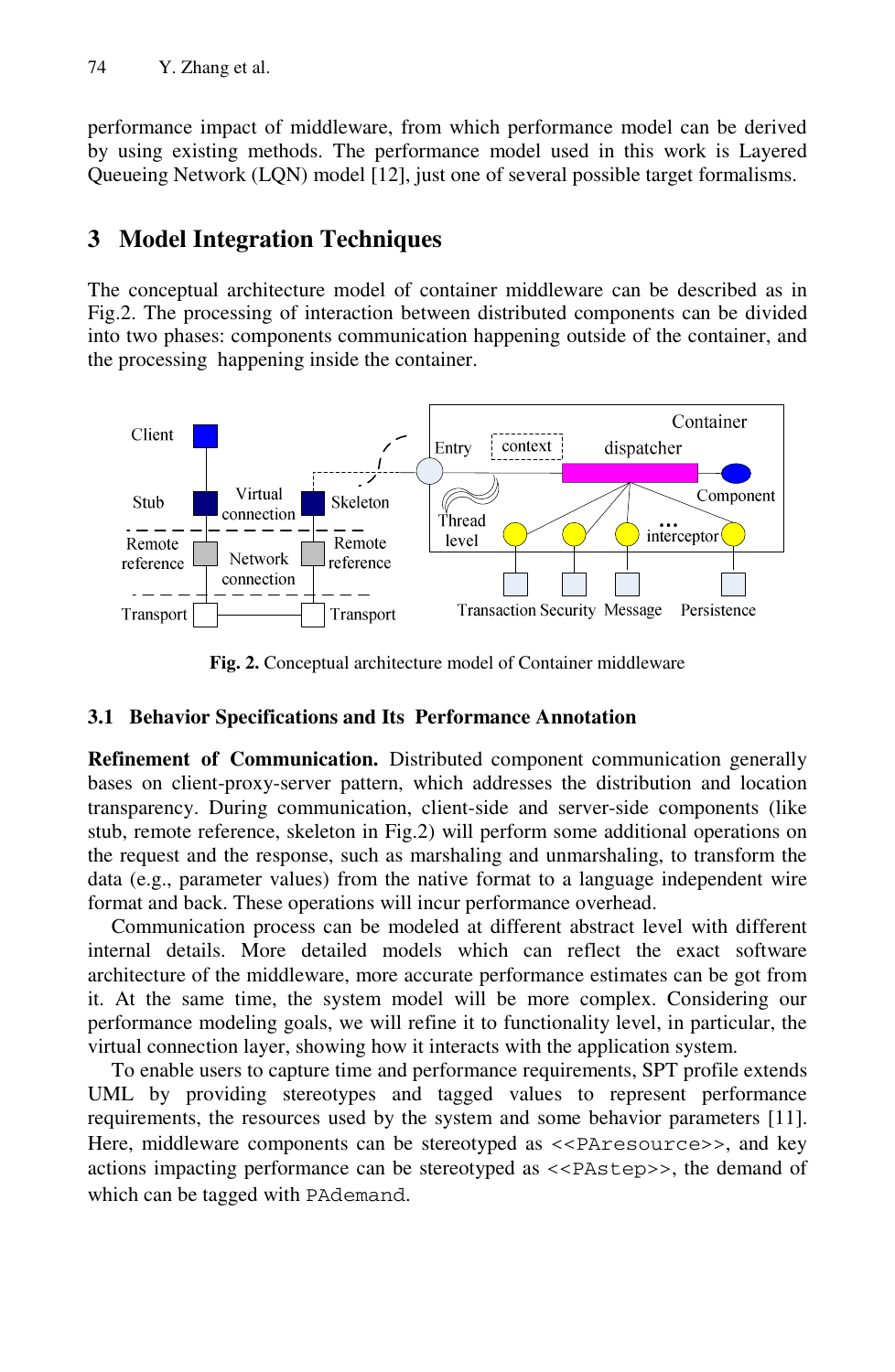Interaction details of component communication are illustrated in Fig.3. (Here only synchronous call is illustrated with an example SPT profile annotation). At the same time, UML Collaboration representing high level view is also illustrated.

In addition, before sending the first invocation, client component needs to get the reference and local stub of remote server component (e.g., by Naming Service). Here, a *stub\_init* action of stub models this operation.



**Fig. 3.** Sub-model Template for Communication

**Refinement of Container.** Container must be flexible enough to integrate, manage, reuse, and extend middleware services. So, pattern similar to chains of interceptor (or responsibilities of chain) is generally employed, which enables dynamically adding middleware services to component system [13].

When the request arrives at server side container, container will create invocation context for request, providing operation information for accessing resource, security, the current transaction, or server component instance-specific information. Invocation context will be passed through chains of interceptor, triggering related interceptors (middleware service) in turn. Different middleware services serve the request concurrently under the control of different processes/threads. Triggered various middleware services all will affect the performance. At last, request will be sent to component business method. After processing, response result will be sent back to container entry, which continues sending back to client.

Container implements concurrency mechanisms so that multiple instances of components can be utilized simultaneously. Configuration settings of container (e.g., thread level) will impact performance. In this work, we use *instanceHandler* component modeling instance processing; and configuration setting can be represented with PAcapacity tag of SPT profile.

 The collaboration relation and interaction sequence of components in container are represented in Fig.4. Each kind of middleware service will be abstracted as a service component (representing as placeholders *service\_1… service\_n* in Fig.4), using one action modeling the service behavior, instead of modeling its internals.

Middleware service placeholders (*service\_1… service\_n*) can be instantialized according to specific middleware usage information. And, the performance requirements can be annotated with SPT stereotype and tagged value.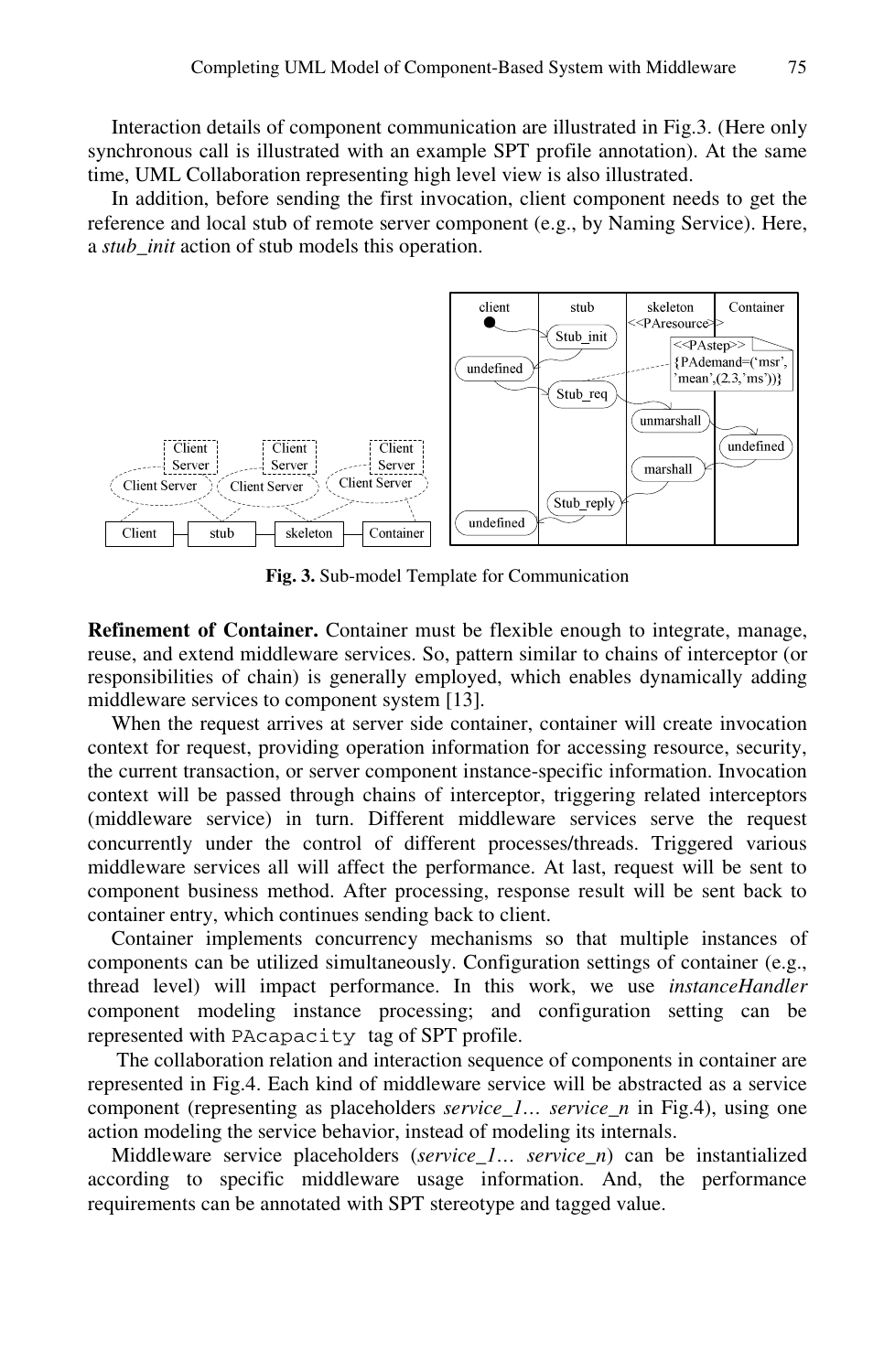

**Fig. 4.** Sub-model Template for Container

### **3.2 Middleware Usage Description**

The performance impacts of middleware relate with specific application. It is necessary to provide relative middleware usage information, such as, which invocations are remote, what middleware services will be used, and their executing



**Fig. 5.** XML Schema for middleware usage information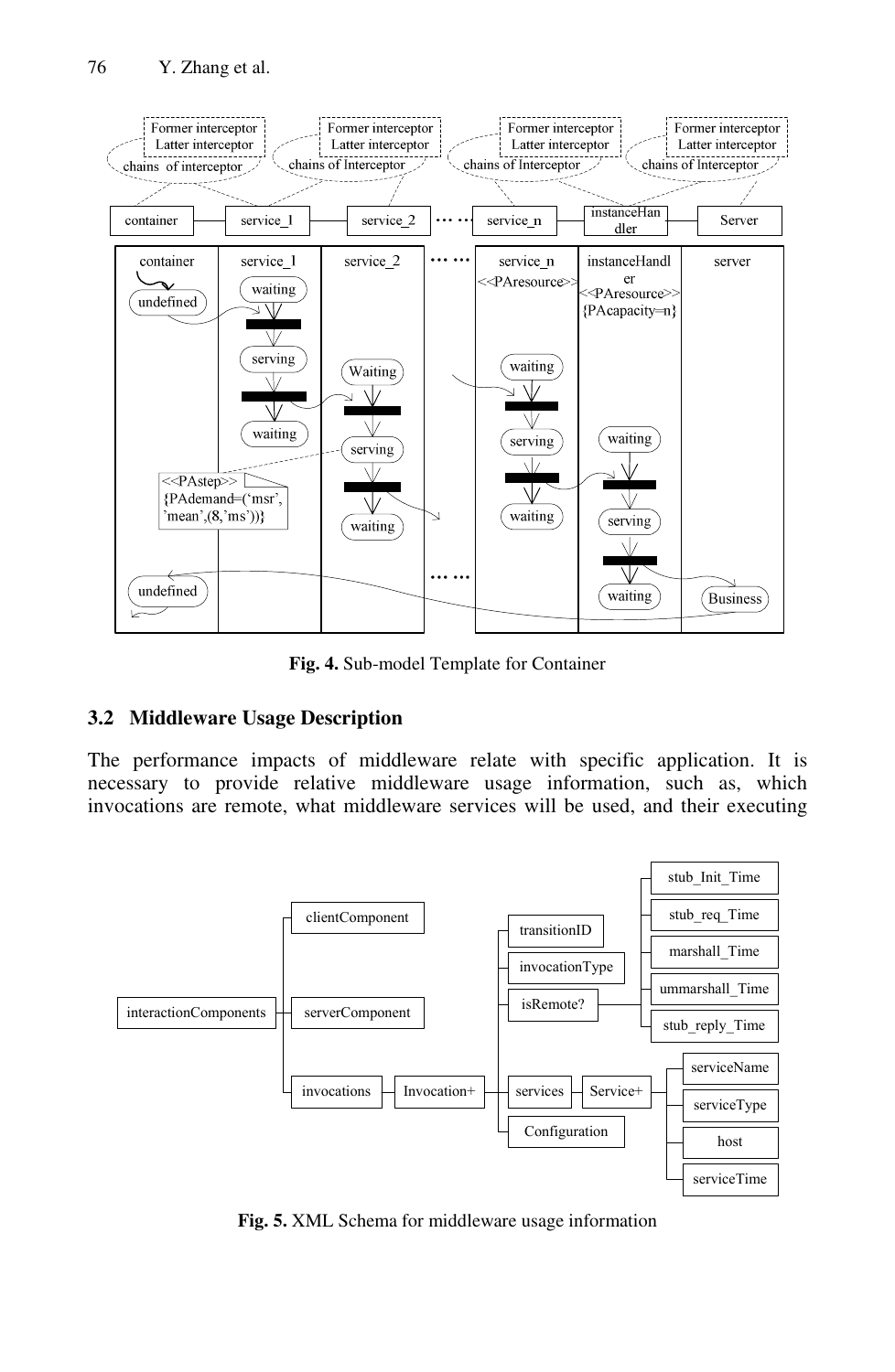demands, etc. In this paper, the middleware usage description will be provided in XML-based file, the Schema of which is shown in Fig.5.

The elements are declared according to interacting components that use middleware. For each invocation between client component and server component, there is a  $\langle$ invocation $\rangle$  declaration: element  $\langle$ transitionID $\rangle$  represents the transition referring to this call in UML activity diagram; element <invocationType> represents remote or local call; element <isRemote> specifies the service demand of several processing phases of remote invocation; <services> represents middleware services to use during invocation, in which the details are specified; Element <configuration> declares middleware configuration setting, such as thread level.

#### **3.3 Model Composition**

The composition process of application UML models and middleware can be described as follows.

- 1. Parsing XML-based middleware usage describing file;
- 2. For each pair of interacting Components { If invocation between them is remote then Instantializing communication template with middleware usage description; Instantializing the container template with middleware usage description;
- }
- 3. Combining Collaboration parts of above instances with *client-server* relation;
- 4. Combining Activity diagram parts of above instances;
- 5. Redirect the call between the interacting components; Deleting original collaboration relations in application UML Collaboration; Inserting combined UML Collaboration with client-server relation; Deleting original invocations in application UML Activity diagram; Inserting combined UML Activity Diagram of instances;
- 6. Changing original UML deployment diagram; Adding *stub* component to Client node; Adding middleware service components to Server node;

## **4 Case Study**

As an illustration of proposed process, a case study was conducted, modeling the performance of an online store based on EJB container middleware. Fig.6 shows the UML models of this case. The scenario can be described as follows: *client* component makes a remote synchronous invocation to *CustomerControlBean* component to find the required customer information, in which need use middleware security service; and then updates email address of customer to *database*, in which need middleware transaction service supporting.

The major middleware usage information of this case is given in Table 1. In our work, we provide an input tool which can assist in formatting XML file according to schema in Fig.5. With the help of a profiling toolkit *OptimizeIt*, service demands were obtained from a prototype implementation of the case based on a J2EE Application Server called OnceASv2.0 [14].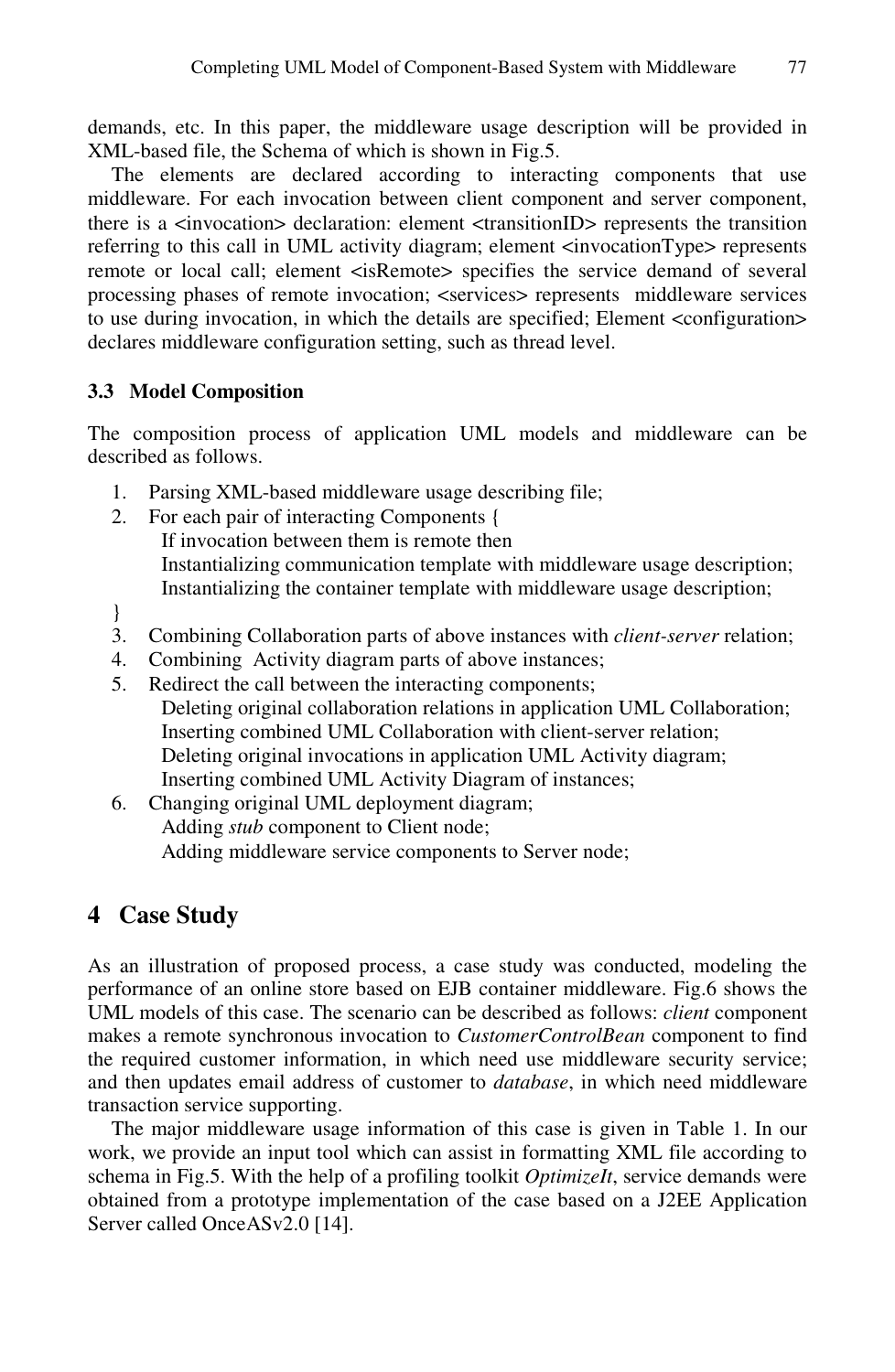

**Fig. 6.** UML diagram for case study

**Table 1.** Middleware usage description information for case study

| <b>Configuration setting:</b> thread level=30                                              |
|--------------------------------------------------------------------------------------------|
| Interacting Components: Client=client; Server=customerControlBean;                         |
| <b>Invocation descriptions:</b> transitionID=t01; invocation_Type=remote;                  |
| init Overhead=3.2ms; client Overhead=2.1ms; server Overhead=2.3ms;                         |
| Used services descriptions: service Name=secService; service Type=security;                |
| host=servernode; overhead=3.3ms;                                                           |
| <b>Invocation descriptions:</b> transitionID=t02; invocation_Type=remote; init_Overhead=0; |
| client Overhead=2.5ms; server Overhead=2.8ms;                                              |
| <b>Used services descriptions:</b>                                                         |
| Service_Name=TXService; service_Type=Transaction; host=servernode; overhead=9.5ms;         |

According the composition process given in Section 3.3, the resulting UML models are shown in Fig.7-Fig.9. In this case, we take the response time index as illustration. The information is annotated by giving the actions the <<PAstep>> stereotype and specifying a tagged value PAdemand to represent execution time, which is provided in Table.1. For clarity, the performance information of application components is omitted in diagram.

Using transforming method, like proposed in [15], a LQN performance model can be derived from the UML models of Fig.7-Fig.9, which can be read directly by existing LQN solvers [16]. Then, performance estimates can be extracted for varying system parameters by using the LQN model.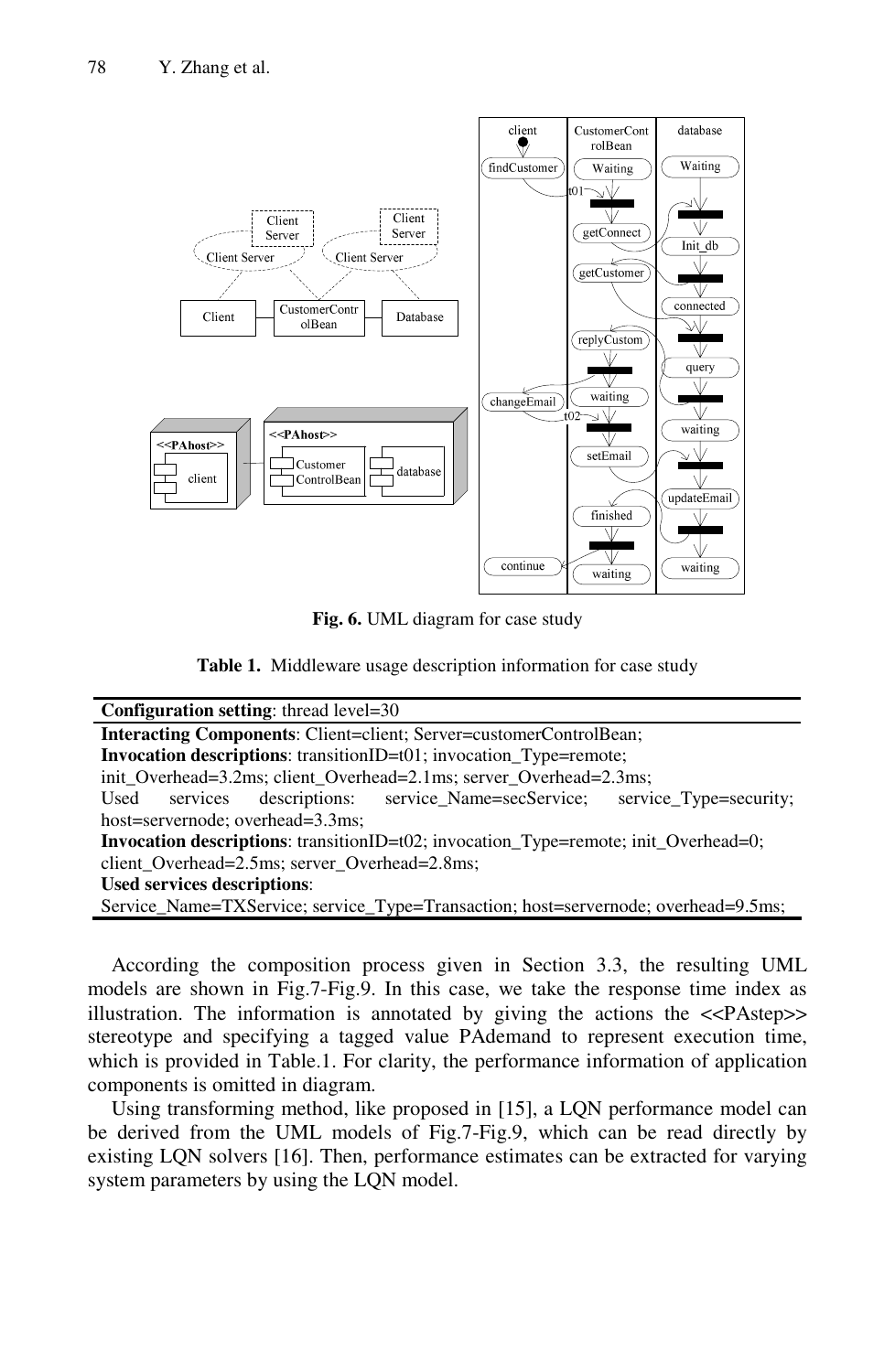

**Fig. 7.** Integrated high level view of the case



**Fig. 8.** Integrated activity diagram annotated with performance information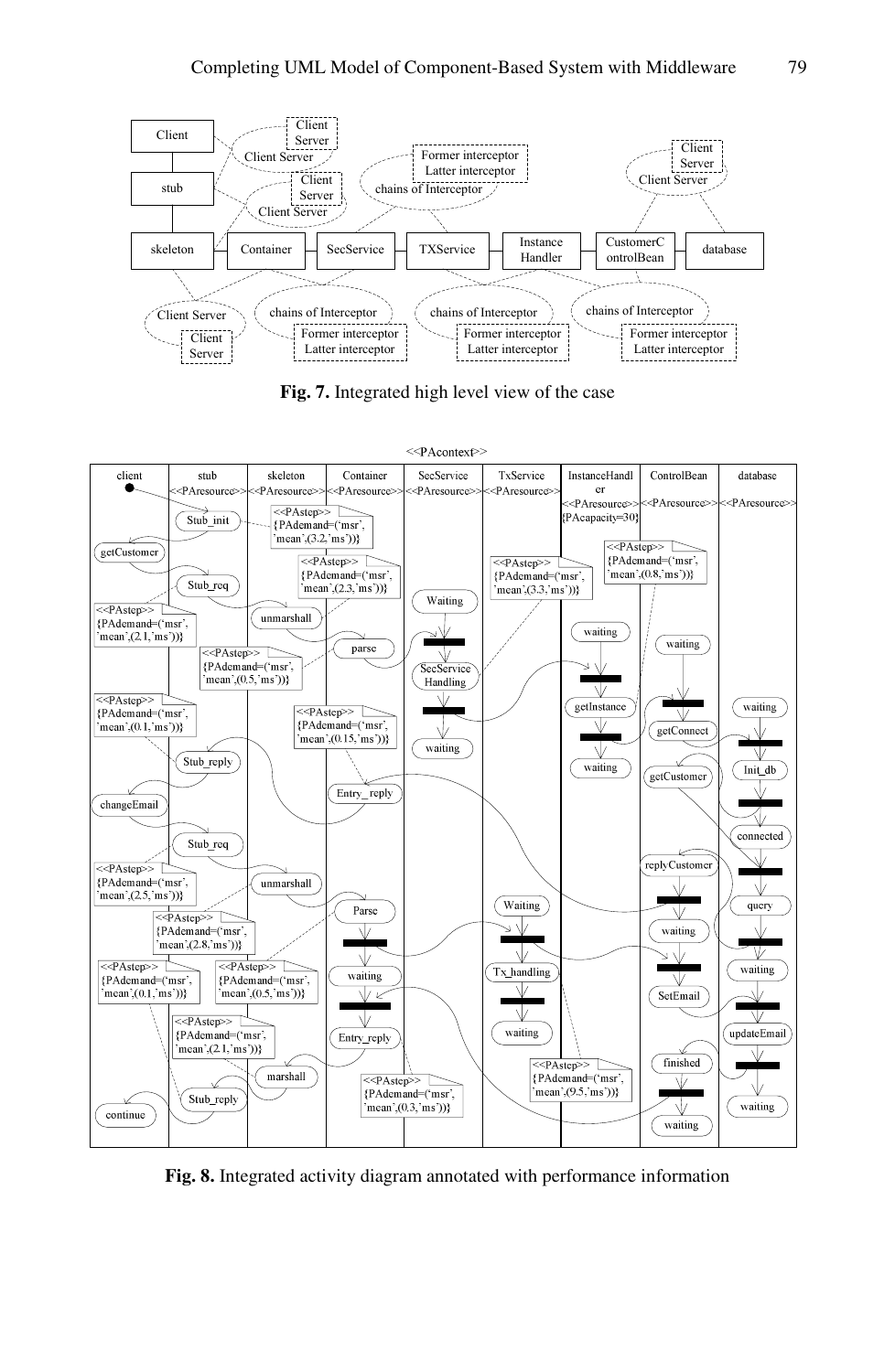

**Fig. 9.** Integrated deployment diagram of the case

To validate the presented performance model, we conducted measurements with our benchmark implementation. Fig.10 shows the response time of updating customer email information as a function of the total number of clients, including model prediction and experiment measurement result. We let the number of concurrent clients vary between 10 and 200 with the increment of 10 clients. Fig.10 indicates that the model is able to predict the response time of system reasonably well-the greatest difference between the measurement and the prediction is only 10%.



**Fig. 10.** Comparison of LQN prediction with measurement results

## **5 Related Work**

To reflect the effect of middleware to system performance, one straightforward method is that inclusion performance overhead of middleware components into application components, for example, directly adding the overhead of stub creation and marshaling to business method execution demand. This coarse-grained dealing approach is simple and does not increase the complexity of performance model; however, the precision of model is not enough. Moreover, the resulting model cannot efficiently identify performance bottlenecks occurred in middleware layer.

Another method is directly modeling entire system including middleware and application. As in [10], author describes a framework for constructing LQN performance model based on the modular structure of Application Server and the application components. In [6] [7] [8], author model the performance for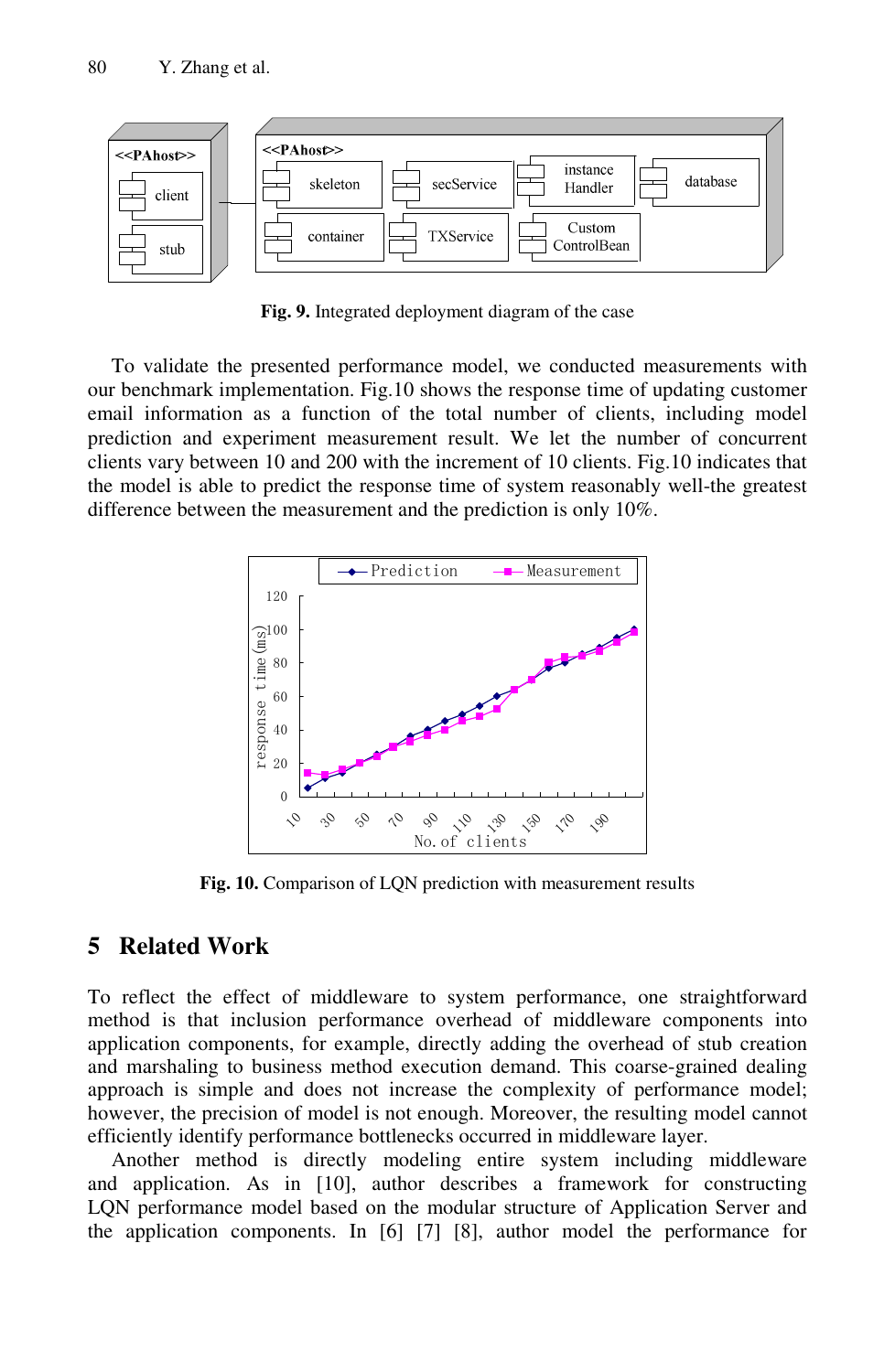CORBA-based distributed object system using QN/LQN formalism. Compared with the first method explained above, the method helps to improve the accuracy of performance model. However, it requires performance analyst to be familiar with internal details of middleware, which decreases the ease of use.

To predict the performance for component-based system hosted by middleware infrastructure, in [9] authors propose a solution based on empirical testing and mathematical modeling. The models describe generic behaviors of application server components running on COTS middleware technologies, the parameters value in model are discovered through empirical testing. In this solution, incorporating application-specific behavior into the equation is difficult, and the results from the empirical testing cannot be generalized across different hardware and software platforms, so different platforms need different test cases, which is economically impractical.

In order to derive performance model from UML, a first approach based on architectural patterns for client/server systems is presented in [17]. The authors, rather than proposing a transformational methodology, describe the pattern through Class and Collaboration diagrams and directly show their corresponding EQN models. The aim of our work mainly obtains integrated UML descriptions based on architectural patterns, then derives performance model from existing method automatically.

In [18], the authors propose automatic inclusion of middleware performance attributes into architectural UML software models, and a method based on Model Driven Architecture that transform a middleware-independent UML model into a middleware-aware UML model. Their idea is like ours. However, the transformation method is different. Our proposed method bases on composition of sub-model, and architecture pattern-based refinement can be extended to deal with different style middleware. In addition, in [18] mainly address the impact of remote communication, considering middleware services very simply; whereas ours emphasize the effect of middleware services and give the solution, besides remote invocation communication.

## **6 Conclusion**

To reflect the performance effect of middleware to component-based system, this paper proposes an approach integrating middleware component interactions and performance attributes into application UML model. Thus, derived performance model from resulting UML models can efficiently represent the impact of middleware. In the future work, we will deal with bottleneck identifying, configuration setting choosing, and automatic tools supporting.

#### **References**

- 1. Williams, L.G., Smith, C.U.: Performance Evaluation of Software Architecture. In: Proceedings of the First International Workshop on Software and Performance WOSP98. ACM, New York, NY (1998)164-177
- 2. Simonetta Balsamo, Antinisca Di Marco, Paola Inverardi, Marta Simeoni: Model-Based Performance Prediction in Software Development: A Survey. IEEE Transactions on Software Engineering. Vol.30, No.5, May (2004) 295 – 310